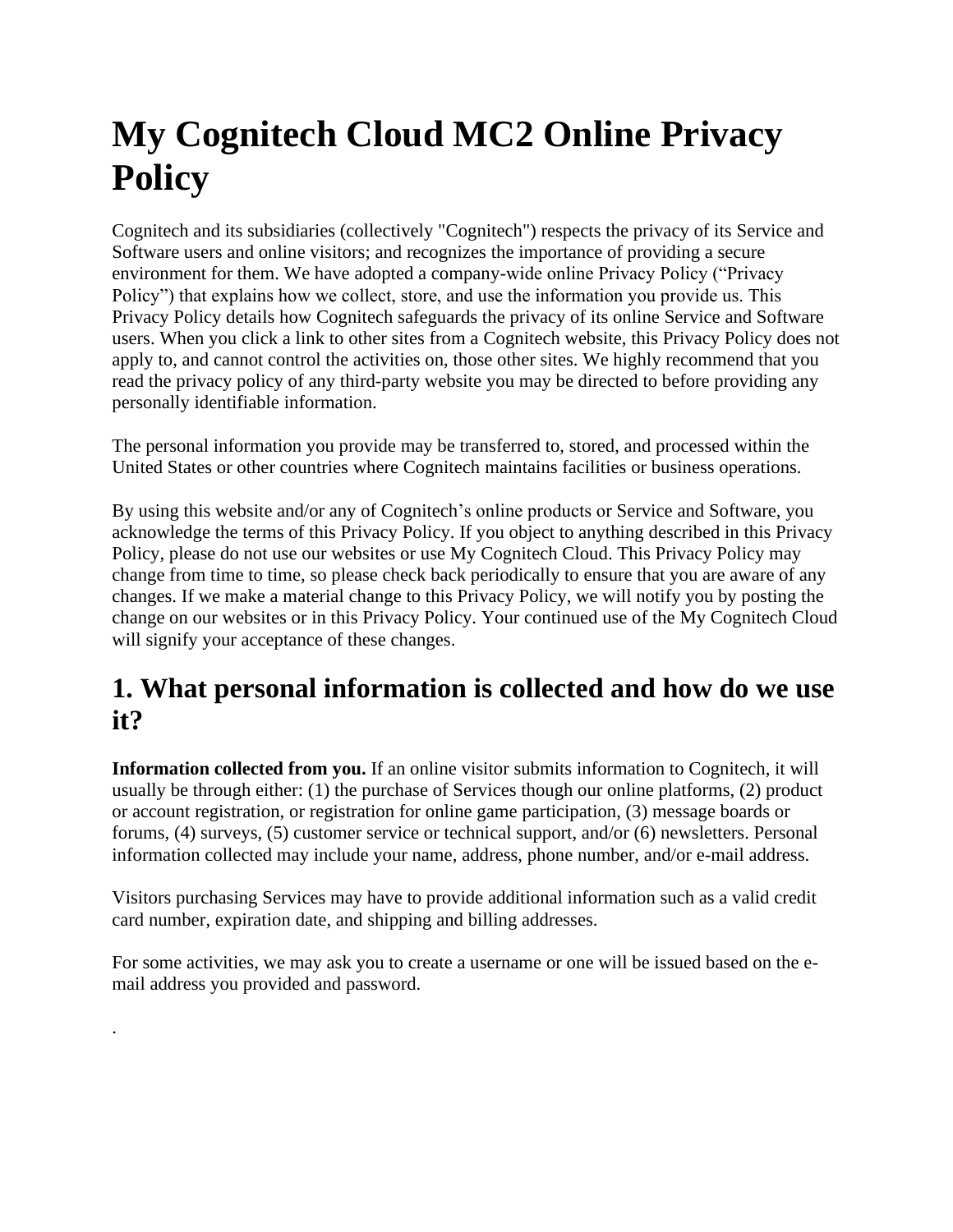From time to time, we may also post customer testimonials that contain personally identifiable information on Cognitech's websites. However, we will obtain the customer's consent to post these testimonials prior to publication.

Additionally, communications made using a product or service should not be considered private. Cognitech may monitor and/or record your communications (including without limitation chat text and e-mails) when you are using Service and Software for enforcement of Cognitech General Terms of Use. You hereby provide your irrevocable, express consent to such monitoring and recording.

Cognitech reserves the right to collect and record certain metadata regarding the use of the MyCognitechCloud software by the end-users.

This metadata can be used but not limited to the purposes of technical support, usage verification, software usability analysis, bugs verification and analysis, and software GUI improvements, security monitoring, and additional heuristics data.

Metadata may be collected through but not limited to Microsoft PSR scripting.

**Information Collected Automatically.** In addition, your web browser or client software may transmit certain geographic information. Cognitech. Cognitech may use this information to generate aggregate statistics about our user community. In addition, Cognitech may use such information for security, system integrity (the prevention of hacking), or enforcement purposes. Cognitech may also collect IP information, which it may use to infer your approximate location.

**How we use your information.** The personal information you provide Cognitech, and that Cognitech collects automatically, will allow us to provide our Service and Software, fulfill your Service order; alert you of new products or services, features, or enhancements; handle/route your customer service or technical support questions or issues; e-mails; and/or notify you of Service news. We also use this information to secure our services and users, to prevent violations of Terms and to enforce our agreements with you.

Additionally, communications made using a product or service should not be considered private. You acknowledge and agree that you have no expectation of privacy concerning the transmission of any Service and Software related customer communications.

Last, we may use your personal information for internal marketing or demographic purposes and so we can adapt our products and services to better suit your needs. We do this to better understand and serve our customers.

Personal information submitted by individuals acting solely in a business capacity is not subject to the uses set forth above or to any other practices stated in this Privacy Policy. This includes employees and former employees.

**Additional Information (California Collection Notice).** Below we identify each category of personal information that we have collected in the last 12 months. For each category of personal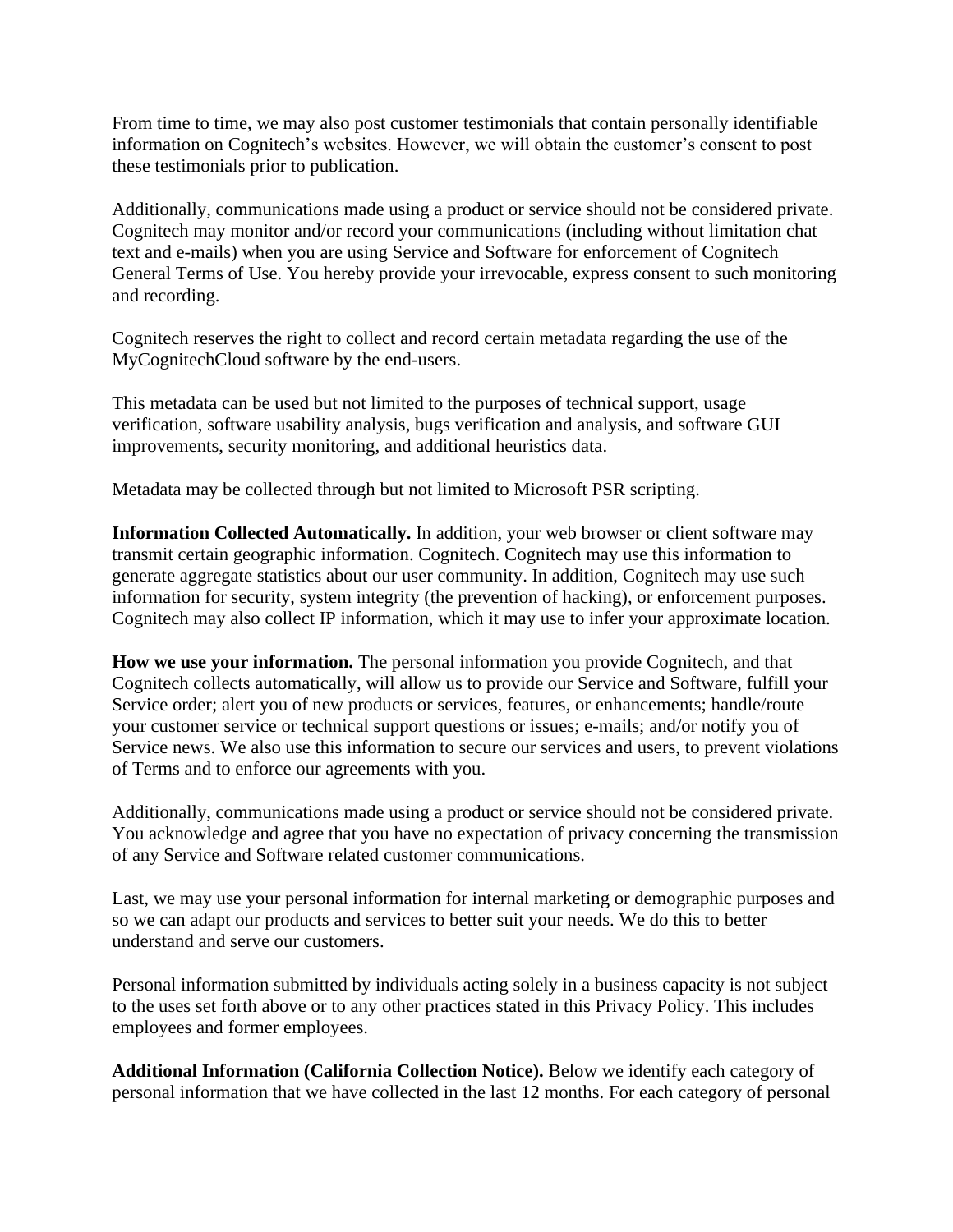information, we have collected, we also identify (i) the source(s) from which the information was collected; (ii) the purpose(s) for which it was collected; and (iii) the categories of third parties, if any, with which it has been shared.

Each category of information is collected for the purposes listed below and (1) to provide our Service and Software, (2) for fraud prevention and legal purposes, and (3) for audit purposes.

# **2. What type of communications may you receive?**

### **Offers**

We will occasionally send you information on products, services, special deals, and promotions. Out of respect for your privacy, we present the option not to receive these communications. Please see the "Choice" section below.

### **Service-related Announcements**

We will send you strictly Service-related announcements on rare occasions when it is necessary to do so. You will also receive communication regarding your account security, such as reminders to reset your password and alerts related to changes and suspicious login activity on your account. Generally, you may not opt-out of these communications, which are not promotional in nature.

### **Customer Service**

Based upon the personally identifiable information you provide us; we will send you the email to notify of your username and the Purchasing Invoice. We will also communicate with you via email in response to Support inquiries.

# **3. Who is collecting your information?**

When you are asked for information while on a Cognitech website or in a Cognitech Services, you are providing that information to Cognitech, Inc. and its subsidiaries unless specifically stated otherwise in that location or in this Privacy Policy.

# **4. With whom may your personal information be shared?**

When you are making a Services purchase, your information is being passed via secured Payments Infrastructure like Stripe.

We reserve the right to disclose your Information if we are required to do so by law. We may also disclose your information to law enforcement or in civil litigation in connection with the enforcement of our rights or your legal obligations (e.g., bringing legal action against you if you are violating the Cognitech General Terms agreement).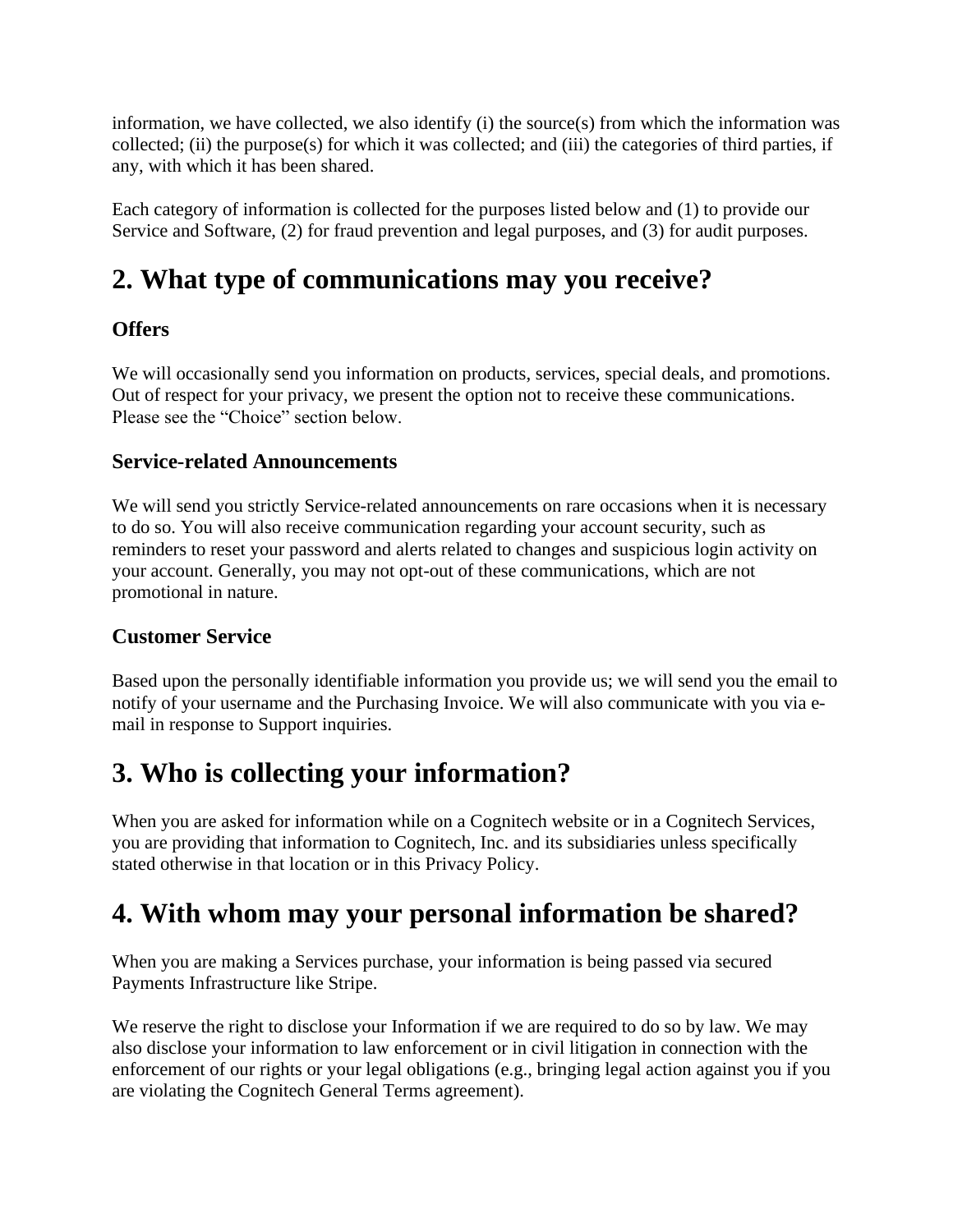We may share your information with vendors Cognitech engages to perform Services for Cognitech (for example, AWS Cloud platform providers, Stripe billing, Subscription services, consumer services support. In these situations, the vendor must agree to reasonable levels of security regarding your data and the vendor will not be permitted to use your data except as required for the performance of those services for Cognitech.

As with any business, your personal information is also an asset of Cognitech and will become part of our normal business records. As such, we may also disclose your personal information to a third party if we decide to sell a line of business to that third party, so you can continue to receive service and information in connection with that line of business with as little disruption as possible. Similarly, in the event of a merger, acquisition, reorganization, bankruptcy, or other similar event, your personal information may be transferred to Cognitech's successor or assign.

Cognitech may also have message boards, forums, and/or chat areas, where users can exchange ideas and communicate with one another. When posting to a message board, forum, or chat area, the information is being made publicly available online and the user does so at his or her own risk.

# **5. What choices do you have regarding the collection, use, and distribution of your personal information?**

### **Your Choices About Information Provided by You**

If you do not want to provide Cognitech with personal information, then you can choose not to provide it. If you choose not to provide us with personal information, we may not always be able to provide you with the Cognitech Services. For example, without providing an email address, you cannot create a My Cognitech Cloud account.

# **6. California Residents: Your California Privacy Rights**

### **California Consumer Protection Act**

Without being discriminated against for exercising these rights, California law gives its residents the right to request that we disclose what personal information we collect from you, to delete that information, and to opt-out of the sale of your personal information (if we sell such information), subject to certain restrictions. For security purposes, we will verify your identity – in part by requesting certain information from you -- when you request to exercise your California privacy rights. You also have the right to designate an agent to exercise these rights on your behalf. This section describes how to exercise those rights and our process for handling those requests.

#### **Right to Know:**

If you are a California resident, you may submit, free of charge, but no more than twice in a 12 month period, a verifiable request for the following information:

• The specific pieces of personal information we have about you;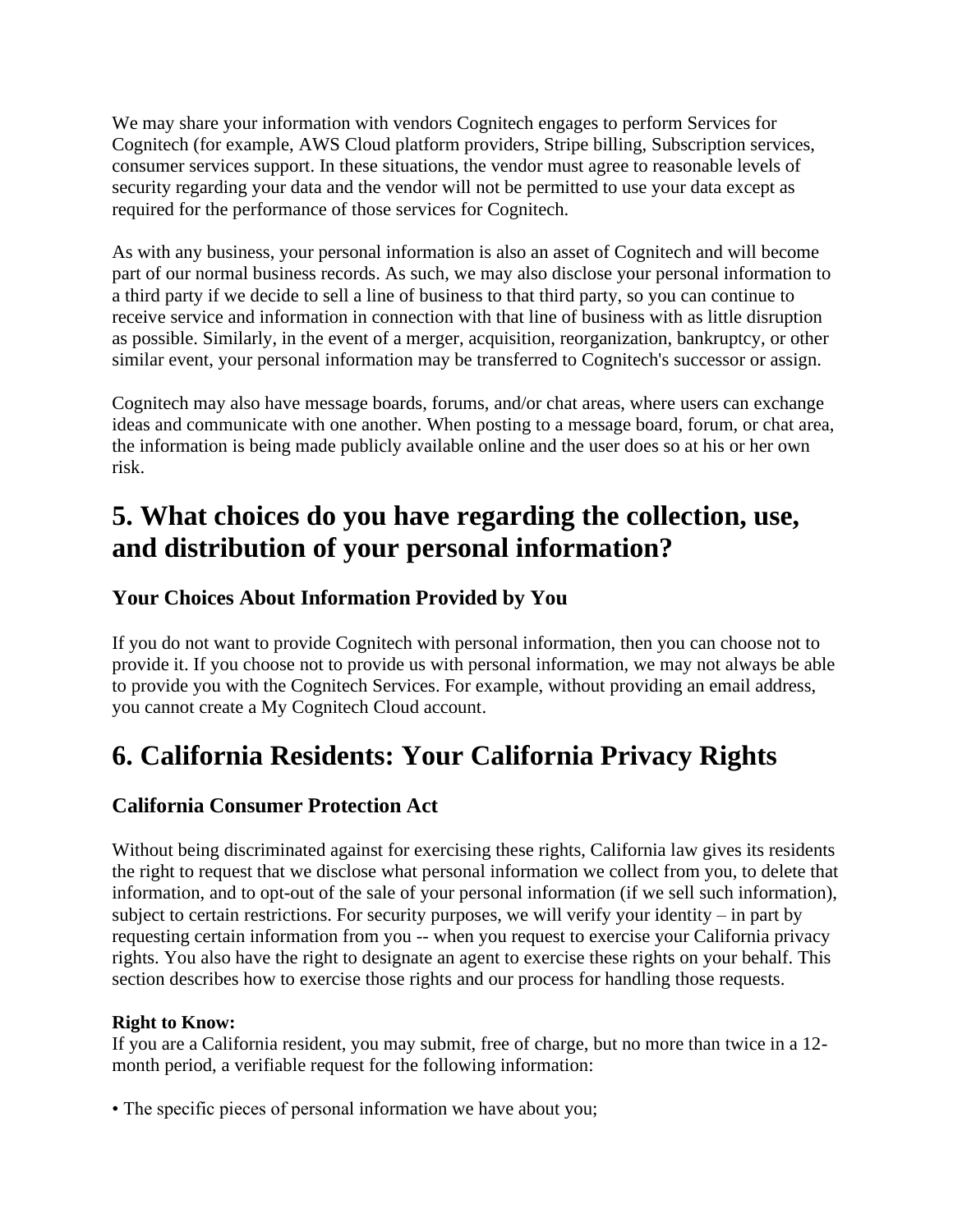• The categories of personal information we collected, sold, or disclosed for a business purpose about you within the last 12 months;

- The categories of sources from which the personal information was collected;
- The purposes for which the information was collected or sold; and

• The categories of third parties to whom the information was sold, disclosed for a business purpose, or otherwise shared.

The easiest way to submit a request is to e-mail sales@cognitech.com. If we need additional information to verify your identity, we will contact you to request that information, which may include personal information about you or information about your past purchases or use of Cognitech's products or services. If we deny your request, even if only in part, we will explain the reason in our response.

#### **Right to Delete:**

If you are a California resident, you may submit a verifiable request for us to delete the personal information we have collected about you. **The deletion of a My Cognitech Cloud account is permanent and cannot be reversed.** We may retain personal information necessary to: (a) protect our business, systems, and users from fraudulent activity, (b) to address technical issues that impair existing functionality, (c) necessary for us, or others, to exercise their free speech or other rights, (d) comply with law enforcement requests pursuant to lawful process, (e) for scientific or historical research, (f) for our own internal purposes reasonably related to your relationship with us, or to comply with legal obligations. See above about submitting the request.

#### **Right to Opt-Out:**

California residents may opt out of the "sale" of their personal information, as defined by the CCPA. We do not currently sell customer information.

#### **Right to be Free from Discrimination:**

We may not discriminate against you because you have exercised your rights, including, for example, by denying you access to our online services or charging you different rates or prices for the same online services, unless that difference is reasonably related to the value provided by your data.

#### **Authorized Agents:**

If you would like to designate an authorized agent to make a request on your behalf, please be sure the agent can (i) demonstrate you have provided written permission for the agent to submit the request on your behalf, and (ii) provide proof of his or her own identity. If the agent does not satisfy these requirements, we will deny the request.

### **California Shine the Light Law**

Since 2005, California Civil Code Section 1798.83 permits our customers who are California residents to request certain information regarding our disclosure of personal information to third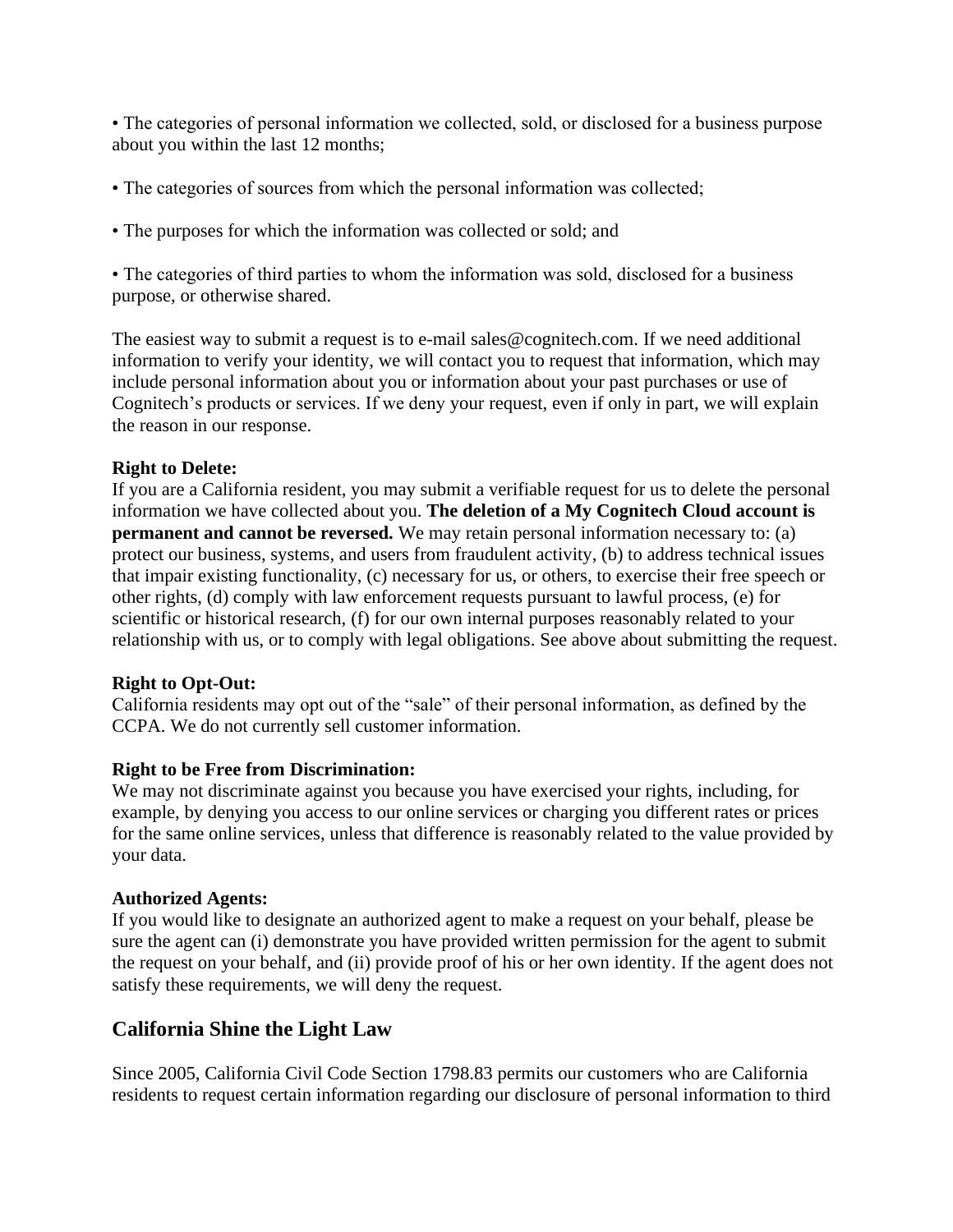parties for their direct marketing purposes. We do not share our customer's personal information with unaffiliated third parties for their own direct marketing purposes. For inquiries regarding our disclosure policy, please send us an email to [sales@cognitech.com](mailto:sales@cognitech.com) , or write us at: Cognitech Inc., P.O. Box5338, Pasadena, California, 91117, USA

We will be happy to honor your request.

### **Privacy Rights for California Minors in the Digital World**

### **BY ACCEPTING THESE TERMS, YOU DECLARE TO BE 18 OR OLDER IN ORDER TO PURCHASE MY COGNITECH CLOUD SERVICES AND SOFTWARE.**

### **Do Not Track**

California Business and Professions Code Section 22575(b) (as amended effective January 1, 2014) permits our customers who are California residents to be informed as to how Cognitech responds to Web browser "Do Not Track" settings. As Do Not Track is a standard that is currently being developed, Cognitech does not take actions to respond to Do Not Track settings, and instead we adhere to the standards set out in this Privacy Policy. To find out more about Do Not Track you may find the following link useful:<http://www.allaboutdnt.com/> .

# **7. Children and Parents**

### **BY ACCEPTING THESE TERMS, YOU DECLARE TO BE 18 OR OLDER IN ORDER TO PURCHASE MY COGNITECH CLOUD SERVICES AND SOFTWARE.**

## **<sup>8</sup>. What are Internet Protocol addresses?**

An Internet Protocol ("IP") address is the unique number assigned to your server or Internet Service Provider ("ISP"). Cognitech may track such IP addresses for system administration, to report aggregate information, site tracking, security purposes, or to prevent our servers from being abused. See the tracking technology discussion above.

# **9. How secure is your personal information?**

Cognitech takes a range of security measures designed to protect your personal information and keep it confidential (unless it is non-confidential by nature). We also take steps to ensure that the personal information collected is protected from misuse and alteration. In addition, we request vendors who process personal information on our behalf to themselves take a range of security measures designed to help protect your personal information. However, the Internet by its nature is not a secure environment and the nature of security risks is constantly evolving, as are the technical and organizational industry standards relating to management of those risks. The complete security of any personal information collected, stored or used by us or our vendors cannot therefore be guaranteed.